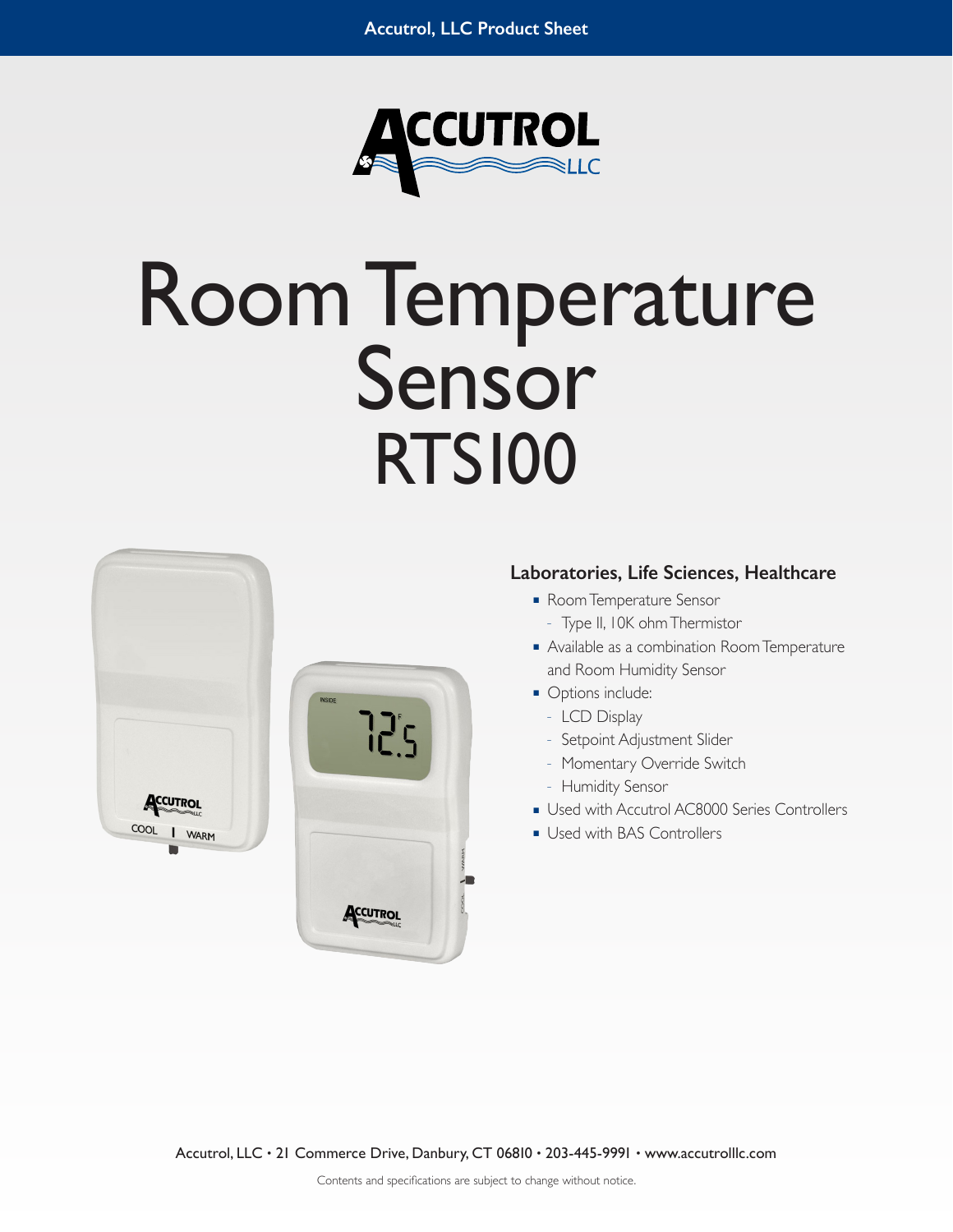## **Description**

The Accutrol RTS100 Series includes wall mounted Room Temperature Sensors and combination Room Temperature/ Humidity Sensors. Options include temperature setpoint adjustment slider as well as manual override switch where required. The RTS100 Series Sensors are designed to be used with Accutrol AC8000 Series Controllers and BAS Controllers. Please see the Selection Matrix on page 3.

### **Features and Options**

**Specifications**

- $\blacksquare$  I OK  $\Omega$  Type II thermistor
- Optional setpoint adjustment slider (warm/cool)
- Large LCD provides local indication of temperature as well as setpoint, setpoint adjust, override and humidity when ordered as options.
- Momentary override switch option can be configured as a separate output.
- Optional communication jack allows direct connection to the room controller.

**RTS100 Temperature/Humidity Sensor**

# **Specifications RTS100 Temperature Sensor**

| <b>ENVIRONMENTAL</b>                                    |                                                                                                   | <b>ENVIRONMENTAL</b>                           |                                                                                                   |  |  |  |
|---------------------------------------------------------|---------------------------------------------------------------------------------------------------|------------------------------------------------|---------------------------------------------------------------------------------------------------|--|--|--|
|                                                         | <b>Temperature</b> $32^\circ$ to $122^\circ$ F (0° to 50° C)<br>Humidity 0% to 95% non-condensing |                                                | <b>Temperature</b> $32^\circ$ to $122^\circ$ F (0° to 50° C)<br>Humidity 0% to 95% non-condensing |  |  |  |
| PHYSICAL CHARACTERISTICS                                |                                                                                                   | PHYSICAL CHARACTERISTICS                       |                                                                                                   |  |  |  |
| Material Color                                          | Material/Rating ABS Plastic, UL 94, V-O<br>Warm White                                             | Material Color Warm White                      | Material/Rating ABS Plastic, UL 94, V-O                                                           |  |  |  |
| <b>MOUNTING</b>                                         |                                                                                                   | <b>MOUNTING</b>                                |                                                                                                   |  |  |  |
| Standard 2"x4"  -box or drywall mount (screws provided) |                                                                                                   |                                                | Standard 2"x4"  -box or drywall mount (screws provided)                                           |  |  |  |
| SENSING ELEMENT (TEMPERATURE)                           |                                                                                                   | <b>TEMPERATURE SENSOR</b>                      |                                                                                                   |  |  |  |
| <b>Thermistor</b><br>Accuracy $\pm 2\%$                 | 10K-2 ohm @ 25° C                                                                                 | <b>Thermistor</b><br>Accuracy                  | 10K-2 ohm @ 25° C<br>±2%                                                                          |  |  |  |
| <b>AGENCY</b>                                           |                                                                                                   | <b>HUMIDITY SENSOR</b>                         |                                                                                                   |  |  |  |
| RoHS, CE                                                |                                                                                                   | <b>Sensor</b>                                  | Capacitive Polymer                                                                                |  |  |  |
|                                                         | POWER / POWER CONSUMPTION (LCD DISPLAY MODELS)                                                    | Accuracy                                       | ±2% RH (10-90%) @ 25° C,<br>Fully compensated                                                     |  |  |  |
| <b>Power Required</b>                                   | 15 to 40 VDC or 15 to 28 VAC*<br>* Note: AC power requires a separate pair of<br>shielded wires.  | Signal Output 0 to I0VDC                       |                                                                                                   |  |  |  |
|                                                         |                                                                                                   | <b>AGENCY</b>                                  |                                                                                                   |  |  |  |
|                                                         | Power Consumption 7mA max DC; I7VA max AC                                                         | RoHS, CE                                       |                                                                                                   |  |  |  |
| <b>LCD DISPLAY OPTION</b>                               |                                                                                                   | POWER / POWER CONSUMPTION (LCD DISPLAY MODELS) |                                                                                                   |  |  |  |
| <b>Temperature Display</b>                              | °F Standard (can be set to °C in field)                                                           | <b>Power Required</b>                          | 15 to 40 VDC or 15 to 28 VAC*<br>* Note: AC power requires a separate pair of<br>shielded wires.  |  |  |  |
|                                                         |                                                                                                   | <b>Power Consumption</b>                       | 74 mA max. / 0.1 VA max.<br>for 0 to 10 VDC output                                                |  |  |  |
|                                                         |                                                                                                   | <b>LCD DISPLAY OPTION</b>                      |                                                                                                   |  |  |  |

**Temperature Display** <sup>o</sup>F Standard (can be set to <sup>o</sup>C in field)